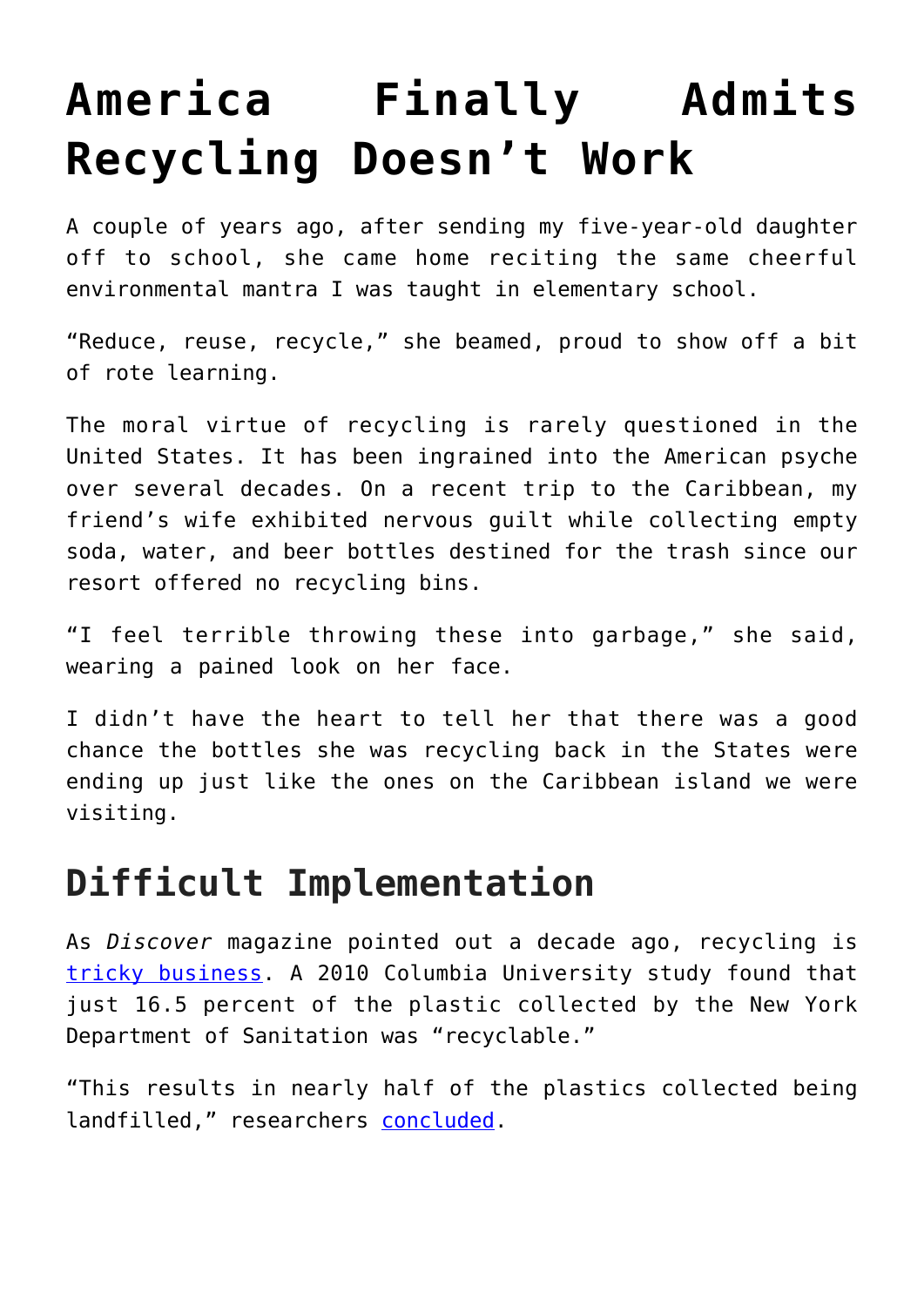| Table 4.1 : Distribution of New York City plastic wastes <sup>75</sup> |             |                         |                                    |           |
|------------------------------------------------------------------------|-------------|-------------------------|------------------------------------|-----------|
| <b>Recycling</b><br>Indicator                                          | % of Refuse | % of Paper<br>Recycling | % in mixed<br><b>MGP Recycling</b> | Overall % |
| Recyclable Plastic                                                     | 10.7        | 0.1                     | 5.7                                | 16.5      |
| Potentially<br>Recyclable Plastic<br>Non-Recyclable<br>Plastic         | 61.5        | 0.9                     | 3.3                                | 65.6      |
|                                                                        | 15.6        | 0.2                     | 1.9                                | 17.8      |
|                                                                        | 87.9        | 1.2                     | 10.9                               | 100.0     |

Since that time, things have only gotten worse. Over the weekend, *The New York Times* ran [a story](https://www.nytimes.com/1996/06/30/magazine/recycling-is-garbage.html) detailing how hundreds of cities across the country are abandoning recycling efforts.

*Philadelphia is now burning about half of its 1.5 million residents' recycling material in an incinerator that converts waste to energy. In Memphis, the international airport still has recycling bins around the terminals, but every collected can, bottle and newspaper is sent to a landfill. And last month, officials in the central Florida city of Deltona faced the reality that, despite their best efforts to recycle, their curbside program was not working and suspended it. Those are just three of the hundreds of towns and cities across the country that have canceled recycling programs, limited the types of material they accepted or agreed to huge price increases.*

One reason for this is that China, perhaps the largest buyer of US recyclables, stopped accepting them in 2018. Other countries, such as Thailand and India, have increased imports, but not in sufficient tonnage to alleviate the mounting costs cities are facing.

"We are in a crisis moment in the recycling movement right now," Fiona Ma, the treasurer of California, told the *Times*.

Cost is the key word. Like any activity or service, recycling is an economic activity. The dirty little secret is that the benefits of recycling have been dubious for some time.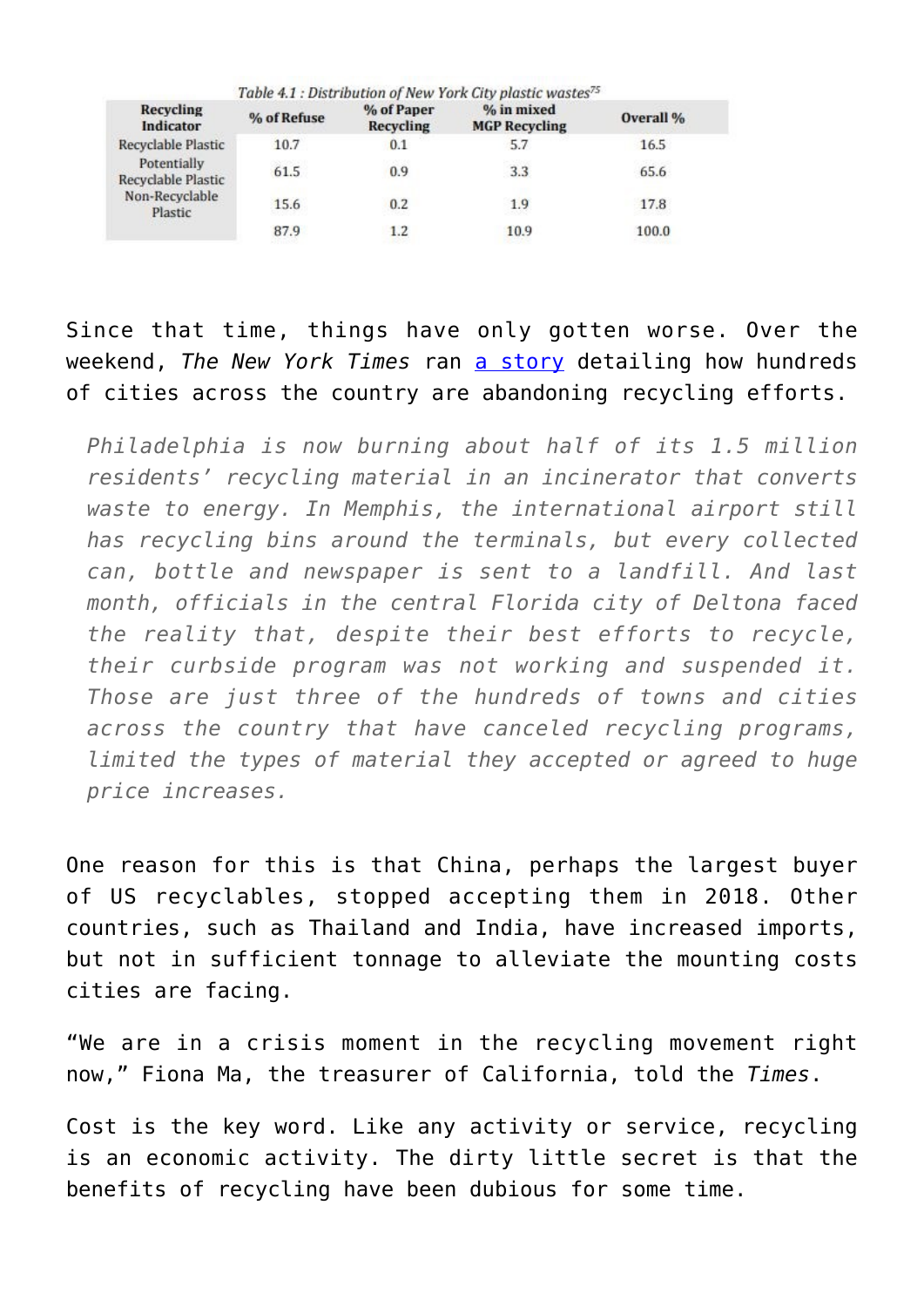"Recycling has been dysfunctional for a long time," Mitch Hedlund, executive director of Recycle Across America, told *The Times*.

## **Has Recycling Always Been An Illusion?**

How long? Perhaps from the very beginning. Nearly a quarter century ago, Lawrence Reed [wrote about](https://fee.org/articles/recycling-myths/) the growing fad of recycling, which state and local governments were pursuing—mostly through mandates, naturally—with a religiouslike fervor. There were numerous problems with the approach, he observed.

*The fact is that sometimes recycling makes sense and sometimes it doesn't. In the legislative rush to pass recycling mandates, state and local governments should pause to consider the science and the economics of every proposition. Often, bad ideas are worse than none at all and can produce lasting damage if they are enshrined in law. Simply demanding that something be recycled can be disruptive of markets and it does not guarantee that recycling that makes either economic or environmental sense will even occur.*

If only lawmakers had heeded Mr. Reed's advice, or that of John Tierney, who offered [similar guidance](https://www.nytimes.com/1996/06/30/magazine/recycling-is-garbage.html) in *The Times* the following year.

*Believing that there was no more room in landfills, Americans concluded that recycling was their only option. Their intentions were good and their conclusions seemed plausible. Recycling does sometimes make sense–for some materials in some places at some times. But the simplest and cheapest option is usually to bury garbage in an environmentally safe landfill. And since there's no shortage of landfill space (the crisis of 1987 was a false alarm), there's no reason to*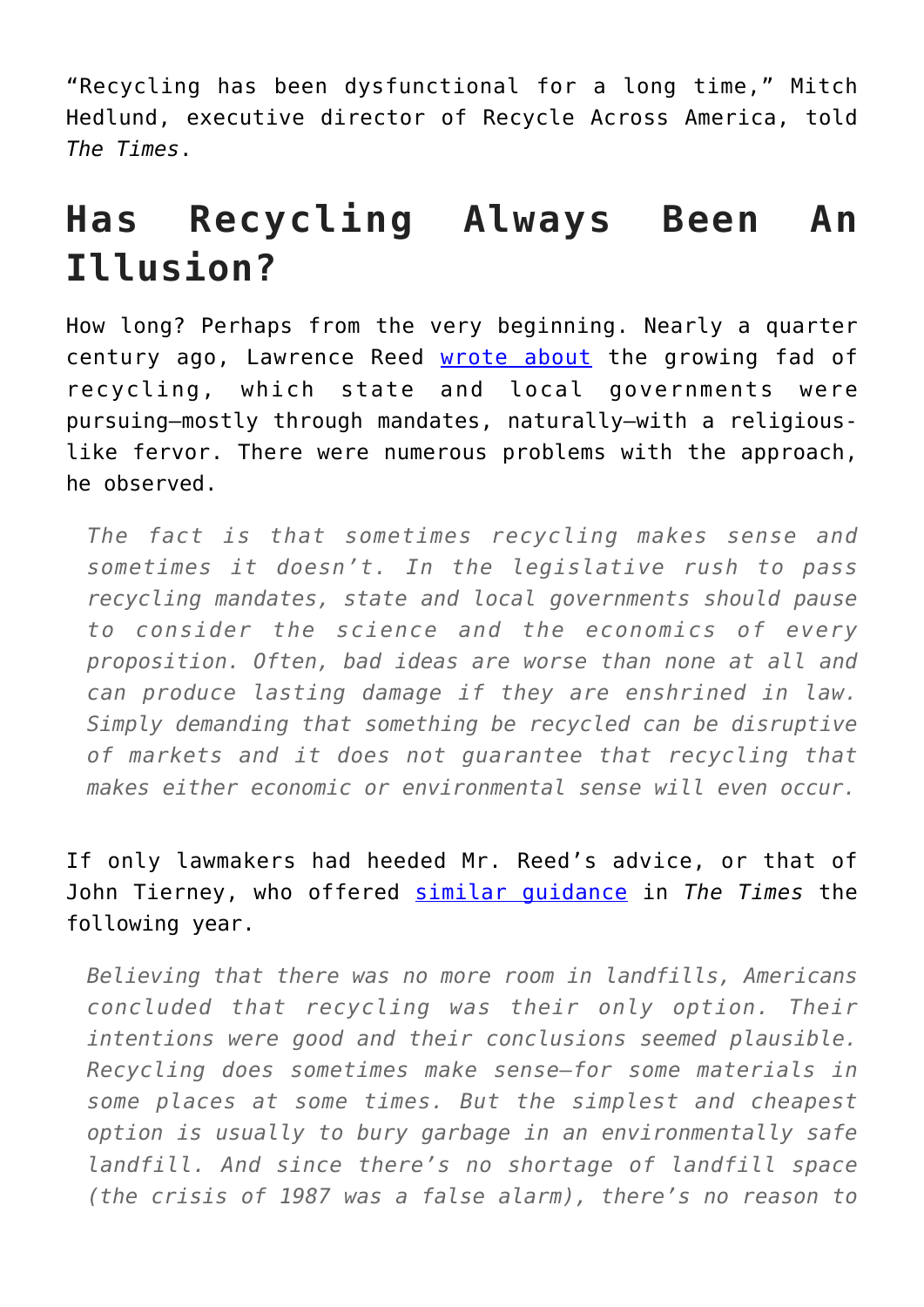*make recycling a legal or moral imperative.*

That's economics, you say. What about the environment? Well, the environmental benefits of recycling are far from clear. For starters, as *Popular Mechanics* [noted](https://www.popularmechanics.com/science/environment/a3752/4291566/) a few years ago, the idea that we don't have sufficient space to safely store trash is untrue.

*According to one calculation, all the garbage produced in the U.S. for the next 1000 years could fit into a landfill 100 yards deep and 35 miles across on each side–not that big (unless you happen to live in the neighborhood). Or put another way, it would take another 20 years to run through the landfills that the U.S. has already built. So the notion that we're running out of landfill space–the original impetus for the recycling boom–turns out to have been a red herring.*

### **Recycling Efforts Backfire and Create Waste Themselves**

And then there are the energy and resources that go into recycling. How much water do Americans spend annually rinsing items that end up in a landfill? How much fuel is spent deploying fleets of barges and trucks across highways and oceans, carrying tons of garbage to be processed at facilities that belch their own emissions?

The data on this front is thin, and results on the environmental effectiveness of recycling vary based on the material being recycled. Yet all of this presumes the recyclables are not being cleaned and shipped only to be buried in a landfill, like so much of it is today. This, Mises would, say is [planned chaos](https://www.libertarianism.org/publications/essays/planned-chaos-biography-ludwig-von-mises), the inevitable result of central planners making decisions instead of consumers through free markets.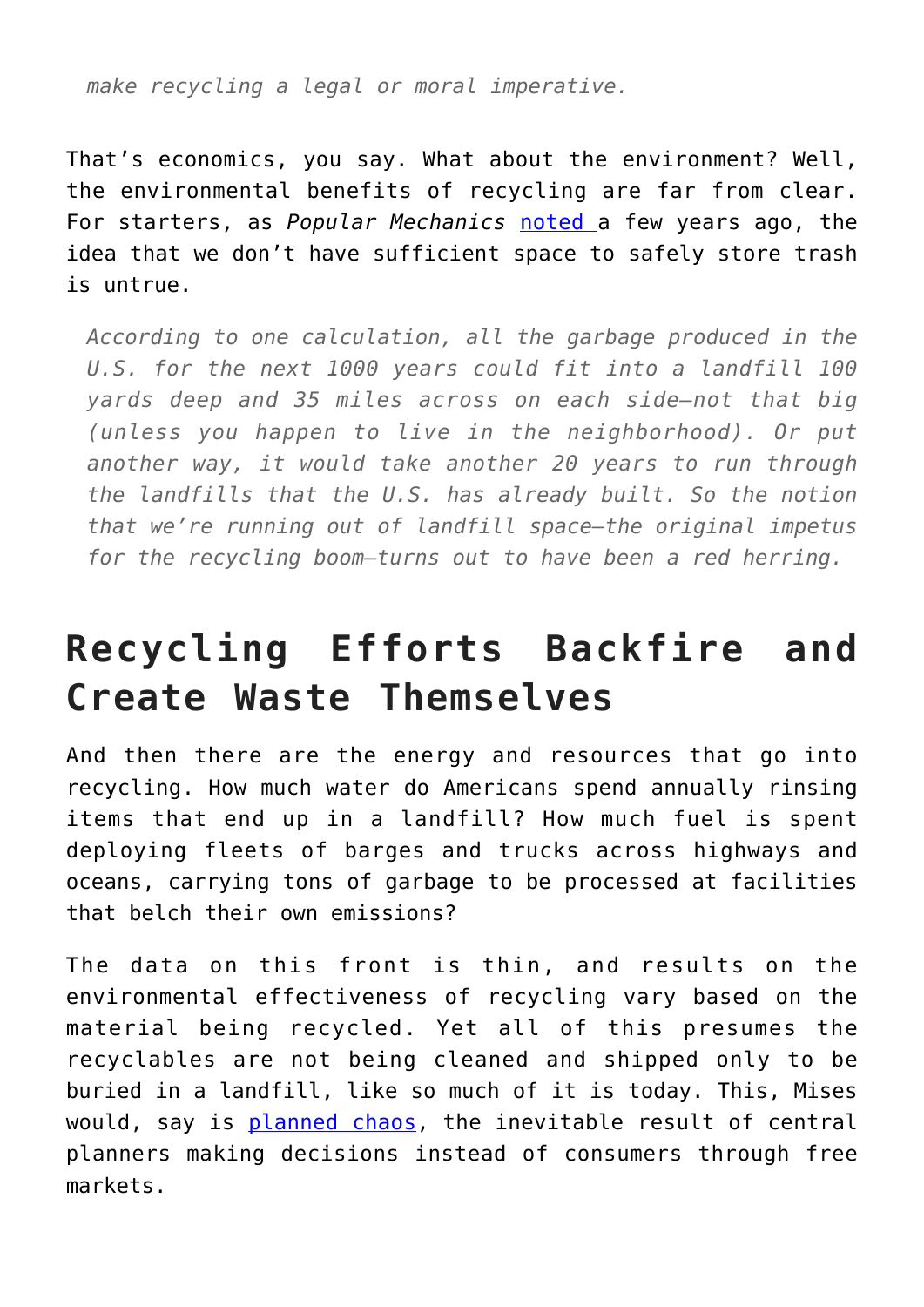Most market economists, Reed [points out](https://fee.org/articles/recycling-myths/), "by nature, philosophy, and experience" a bunch skeptical of centrally planned schemes that supplant choice, were wise to the dynamics of recycling from the beginning.

#### As engineer and author Richard Fulmer [wrote](https://fee.org/articles/whats-wrong-with-the-three-rs-of-environmentalism/) in 2016,

*Recycling resources costs resources. For instance, old newsprint must be collected, transported, and processed. This requires trucks, which must be manufactured and fueled, and recycling plants, which must be constructed and powered.*

*All this also produces pollution – from the factories that build the trucks and from the fuel burned to power them, and from the factories that produce the components to build and construct the recycling plant and from the fuel burned to power the plant. If companies can make a profit recycling paper, then we can be confident that more resources are saved than are used. However, if recycling is mandated by law, we have no such assurance.*

*Again, economics is the key.*

It's time to admit the recycling mania is a giant placebo. It makes people feel good, but the idea that it improves the condition of humans or the planet is highly dubious.

It's taken three decades, but the actions of hundreds of US cities suggest Americans are finally willing to entertain the idea that recycling is not a moral or legal imperative.

—

*This article was originally published on FEE.org. Read the [original article.](https://fee.org/articles/america-finally-admits-recycling-doesn-t-work/)*

*Dear Readers,*

*Big Tech is suppressing our reach, refusing to let us*